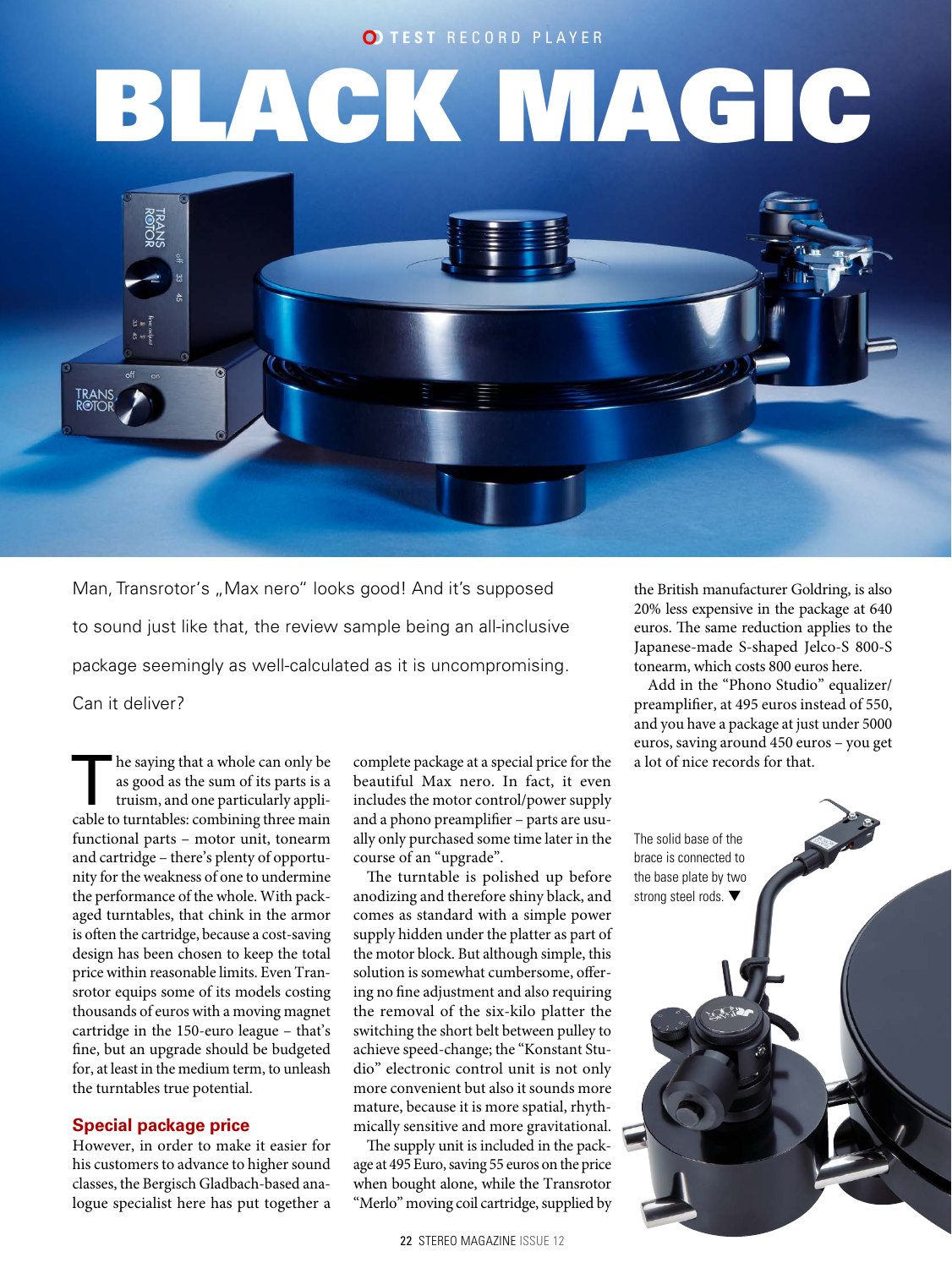# **OD TEST RECORD PLAYER**



▲ British specialist Goldring manufactures Transrotor's "Merlo" MC cartridge.

## **On the trail of the Rondino**

So this "Max pack" is all you could need – but is it the best set-up for the money? We stood it up next to its big brother, the "Rondino nero": one of our top references, and full of sheer mass and innovative technology. After all, Transrotor boss Jochen Räke had reported that the junior model had succeeded particularly well and gave him unexpected levels of listening pleasure, making it sensible to compare it to the top model, Both models had the same tonearm installed, making it easy to swap the Merlo-M between them.

And Räke hadn't over-promised: his black Max played openly and vividly from the off, offering a gnarled, firm bass and extending a confident spatial panorama in front of the listeners. Even with the furious, extremely complex opening of

The shaft runs in a bronze bearing; the motor stands free in a recess in the chassis.  $\blacktriangledown$ 

Chadwick's orchestral work "Jubilee" it was undaunted, delivering the grandiose recording of US label Reference Recordings with a neutral tonal balance firmly in the footsteps of the Rondino nero.

Hats off, then – and in order to achieve such a result, you don't have to have tweaking skills or secret knowledge: give the Max a stable support, align it exactly horizontally by means of the three luxurious, height-adjustable feet and use gloves when putting on the short belt. That way the drive remains grease-free to avoid slippage and thus imprecision. Do those few simple things, and you are already on the right course.

In addition, it's absolutely necessary to maintain the correct mains phase for the power supply unit and at the phono preamplifier (see notes), if the sound isn't to lose its tact and naturalness (power supply) or spaciousness and smooth homogeneity (Phono-Pre). But then these things cost nothing save a little attention, even though they should be considered as an important "part" of the whole, like the motor unit, arm or cartridge.

And since we're already in the process, you should pay attention to the channel-separated DIP-switch benches on the underside of the Phono Studio. With these the phono-pre can be adjusted to suit the

# TEST-COMPONENTS

TURNTABLE: Transrotor-Rondino nero/ SME 5009/Transrotor Figaro, Clearaudio Ovation/Unify/Talismann V2 PHONO-PRE: Brinkmann Edison, Musical Fidelity LX-LPS PRE/POWER AMPLIFIER: Accustic Arts Tube Preamp II-MK2, AmpII-MK3 INTEGRATED AMPLIFIER: Symphonic Line RG9 MkIV Reference SPEAKER: B&W 802 D3 PHONO CABLE: HMS Gran Finale, Sun Wire Phono Reference

▲ The correct phase of the power supply of the phono pre is as marked here. On the underside of the latter are DIP-switch banks for adjusting it to suit the cartridge in use.

|  | 1-3 aus = $47 K$<br>$1 ON = 100 Ohm$<br>$2 ON = 300 Ohm$<br>$3 ON = 500 Ohm$<br>$4 ON = +50 pF$<br>$5 ON = +100 pF$<br>$6 ON = 0.25 mV$<br>$7$ ON = 0.50 mV<br>$8 ON = 2,00 mV$<br>$6-8$ aus = 5 mV |
|--|-----------------------------------------------------------------------------------------------------------------------------------------------------------------------------------------------------|
|--|-----------------------------------------------------------------------------------------------------------------------------------------------------------------------------------------------------|

cartridge in use, and for the Merlo we chose 100 ohms terminating impedance plus the second highest sensitivity, even though that means a value below the maximum gain for this MC, which is "loud" at best. Loading of the input with additional capacitance (pF), which is also possible, is only relevant for if one were to use a moving magnet cartridge.

Thus accommodated, Transrotor's MC cartridge can unfold properly, sounding lively and dynamic, spatial and nuanced – ready for vinyl delights such as Lyn Stanley's current "Interludes" 45rpm double album (a cheerful 70 Euro), whose precious recordings are best only entrusted to exquisite, perfectly adjusted turntables.

### **Preserves the magic**

"More Than You Know" is the title of the second track, and Max nero succeeded in spreading the music between and behind the loudspeakers. The perfect recording, produced and mastered by the luminaries Al Schmitt and Bernie Grundman, can sound sensational, but immediately loses its appeal if the turntable undermines details. With the Max nero and the Phono Studio, the audiophile magic was preserved in the form of a floating.

A new recording of Carl Nielsen's violin concerto by Acousence was a real challenge, as Kolja Blacher plays his instrument with a glowing intensity, and the Duisburg Philharmonic is pushing hard. Here, the turntable must be able to build up energy and tension musically and sound-wise, and hold it over other melody